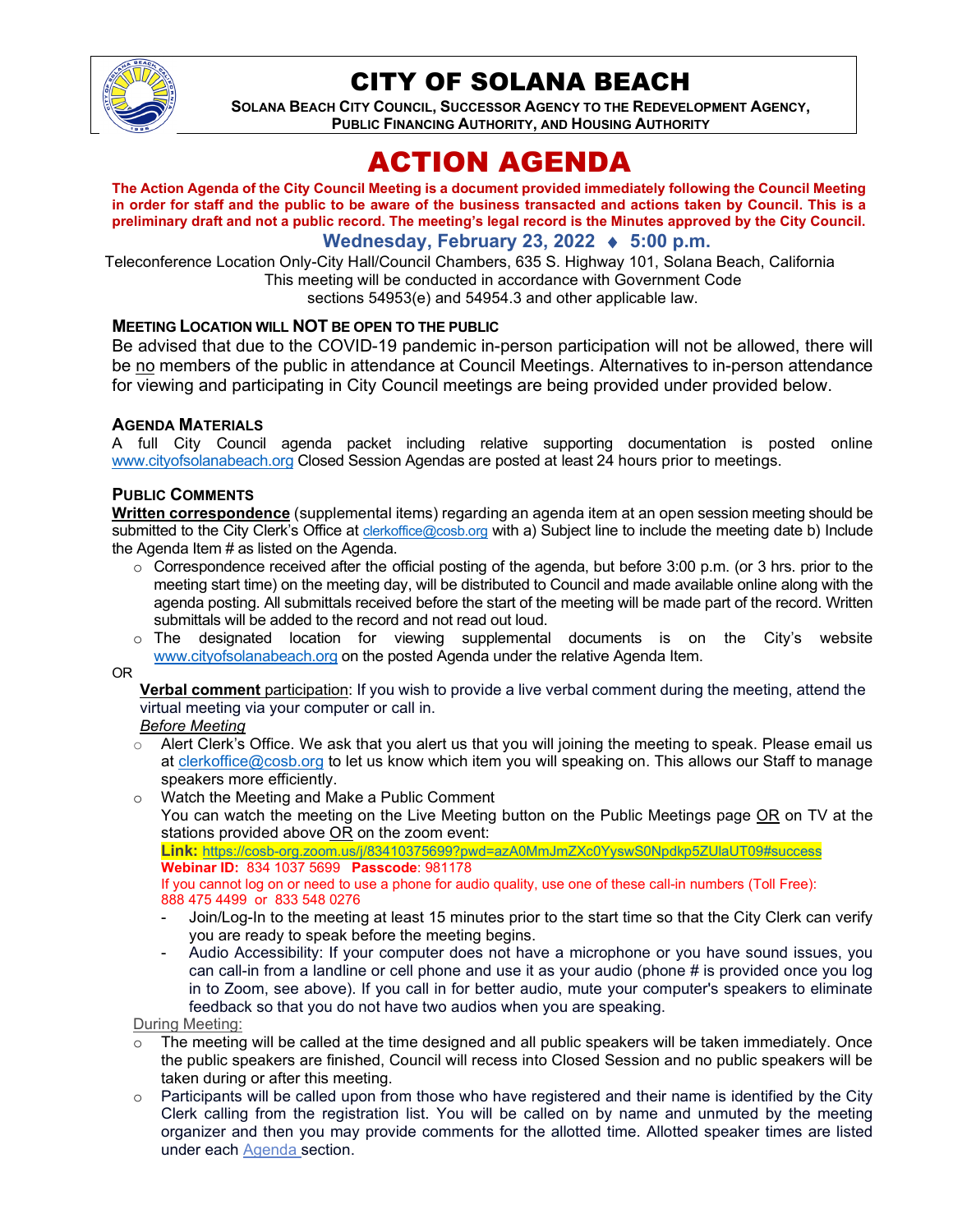#### **SPECIAL ASSISTANCE NEEDED - AMERICAN DISABILITIES ACT TITLE 2**

In compliance with the Americans with Disabilities Act of 1990, persons with a disability may request an agenda in appropriate alternative formats as required by Section 202. Any person with a disability who requires a modification or accommodation in order to participate in a meeting should direct such request to the City Clerk's office (858) 720- 2400 at least 72 hours prior to the meeting.

| <b>CITY COUNCILMEMBERS</b>           |                                              |                                                   |                                       |
|--------------------------------------|----------------------------------------------|---------------------------------------------------|---------------------------------------|
| Lesa Heebner, Mayor                  |                                              |                                                   |                                       |
| <b>Kelly Harless</b><br>Deputy Mayor | David A. Zito<br>Councilmember<br>District 1 | <b>Jewel Edson</b><br>Councilmember<br>District 3 | <b>Kristi Becker</b><br>Councilmember |
| Gregory Wade<br><b>City Manager</b>  | Johanna Canlas<br><b>City Attorney</b>       |                                                   | Angela Ivey<br><b>City Clerk</b>      |

## **CALL TO ORDER AND ROLL CALL:**

## **PUBLIC COMMENT ON CLOSED SESSION ITEMS** *(ONLY)***:**

*Report to Council Chambers and submit speaker slips to the City Clerk before the meeting recesses to closed session.*

## **CLOSED SESSION:**

- **1. CONFERENCE WITH LEGAL COUNSEL – ANTICIPATED LITIGATION** Pursuant to Government Code Section 54956.9(d)(2) Two (2) Potential cases.
- **2. CONFERENCE WITH LABOR NEGOTIATORS**  Pursuant to Government Code Section 54957.6 Agency designated representative: Gregory Wade Employee organizations: Miscellaneous Employees, Marine Safety Unit, Solana Beach Firefighter's Association, and Unrepresented Employees.

## **3. CONFERENCE WITH LEGAL COUNSEL – INITIATION OF LITIGATION** Pursuant to Government Code Section 54956.9(d)(4) One (1) Potential case(s).

## **4. CONFERENCE WITH REAL PROPERTY NEGOTIATOR –** (added 2-22-22) Pursuant to Government Code section 54956.8 Property: 225 Pacific Avenue, Solana Beach City Negotiator: City Manager Gregory Wade and City Attorney Johanna Canlas Negotiating Parties: Barr-Schenkel Trust Under negotiation: Purchase Price and Terms

## **ADJOURN:**

## **ACTION: No reportable action.**